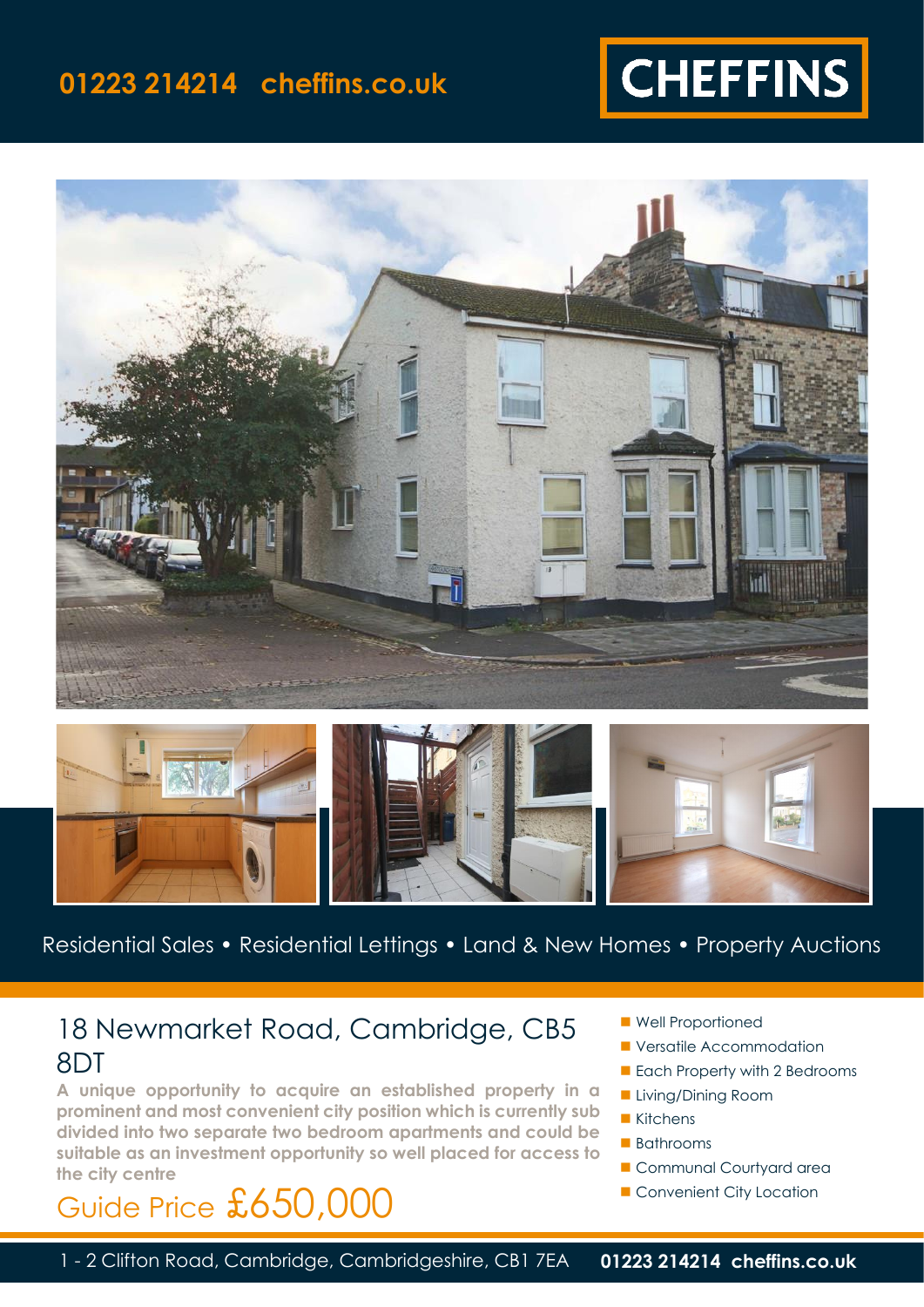#### **ACCOMMODATION**

18 Newmarket Road is a unique opportunity to purchase a versatile property in a prime position currently subdivided into two 2 bedroom apartments. The two apartments are currently on separate postal addresses, Council tax and utility meters. The two properties consist of: 2 Bedrooms, Kitchen, Living/Dining Room, Bathroom.

#### **BOTTOM FLAT**

comprising:

#### **UPVC PANELLED GLAZED ENTRANCE DOOR** leading into:

#### **ENTRANCE HALLWAY**

with high pitched and coved ceiling, radiator, lighting, door leading through into:





#### **BATHROOM**

comprising three piece suite with combined panelled bath with hot and cold mixer tap, wall mounted electric Powershower, decorative tiled surround. low level w.c. with concealed dual hand flush, wash hand basin with hot and cold mixer tap, decorative tiled surround, radiator, extractor fan, coved ceiling, lighting and double glazed window fitted with privacy glass to front aspect.

#### **KITCHEN/BREAKFAST ROOM**

comprising a collection of well presented wall and base mounted storage cupboards and drawers with brushed steel handles and with wood effect laminate worktop, range of cupboards and drawers, stone effect laminate work surface, inset stainless steel sink with hot and cold mixer tap, drainer to side, integrated 4 ring electric hob with oven below, tiled splashbacks, space and plumbing for washing machine, fridge and freezer, wall mounted gas fired Vaillant boiler providing hot water and heating for the property. Breakfast bar with radiator beneath, tiled surround, coved ceiling, double glazed window to side aspect, high pitched ceiling. Airing cupboard housing hot water cylinder and fitted timber shelving.

#### **LIVING/DINING ROOM**

with high pitched and coved ceiling, double panelled radiator, double glazed bay window to front aspect.

#### **BEDROOM 1**

A double bedroom with high pitched and coved ceiling, radiator, double glazed windows to both front and side aspect.

#### **BEDROOM 2**

A double bedroom with high pitched and coved ceiling, double panelled radiator, double glazed window to rear aspect.

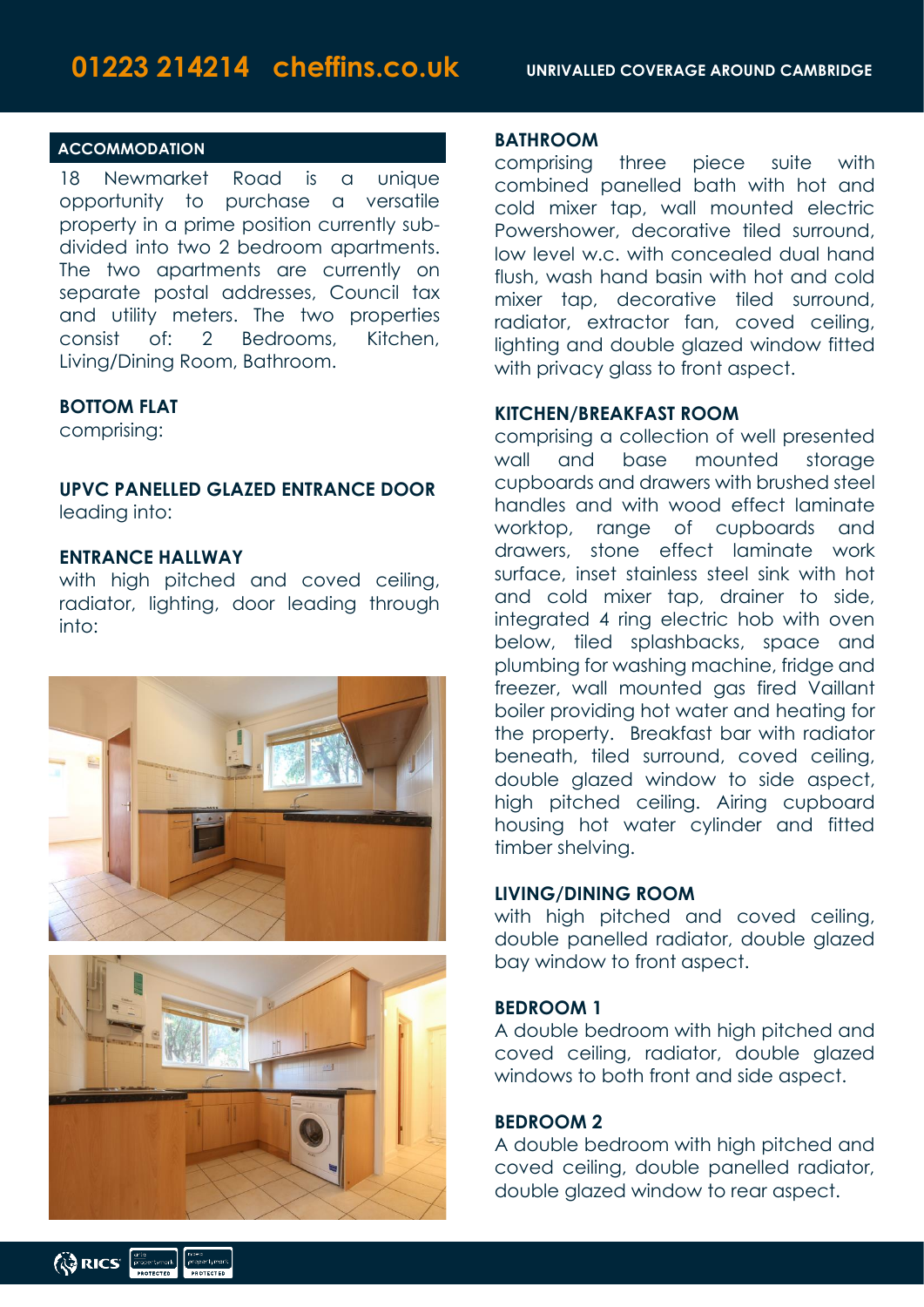

Cambridge | Saffron Walden | Newmarket | Ely | Haverhill | Sutton | London

#### **TOP FLOOR FLAT**

accessed via a set of timber stairs leading to the first floor, upvc panelled glazed entrance door into:

#### **ENTRANCE HALLWAY**

with coved ceiling, lighting and door leading through into:

### **BATHROOM**

comprising a three piece suite with combined panelled bath with hot and cold mixer taps, wall mounted electric Powershower with tiled surround, low level w.c. with hand flush, wash hand basin with separate hot and cold taps with small tiled splashback, coved ceiling, extractor fan, lighting, set of double glazed windows with privacy glass to rear aspect.





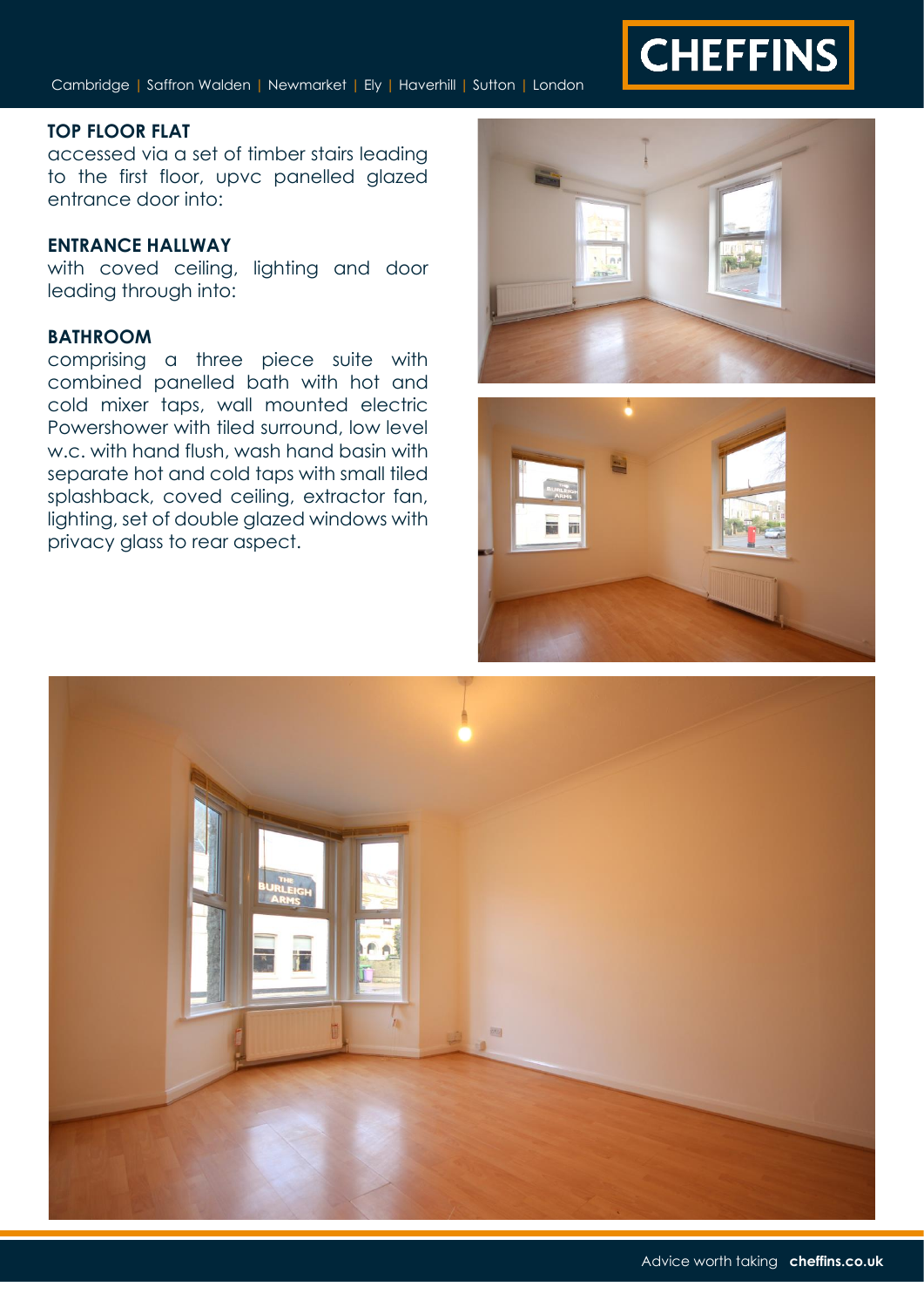## **01223 214214 cheffins.co.uk UNRIVALLED COVERAGE AROUND CAMBRIDGE**

#### **KITCHEN**

comprising a collection of wall and base mounted storage cupboards and drawers with brushed metal handles and white units, stone effect laminate work surface, inset stainless steel sink with hot and cold mixer tap, drainer to side, integrated 4 ring gas hob, decorative tiled splashback, oven below, space for washer/dryer. Breakfast bar with stone effect laminate work surface, space for fridge and freezer, radiator, tiled splashback. Wall mounted Vaillant Combi gas fired boiler, coved ceiling, double glazed window to side aspect.

#### **SECONDARY HALLWAY**

with loft access and storage cupboard with fitted timber shelving.

#### **LIVING/DINING ROOM**

with coved ceiling, double panelled radiator, double glazed window to front aspect.







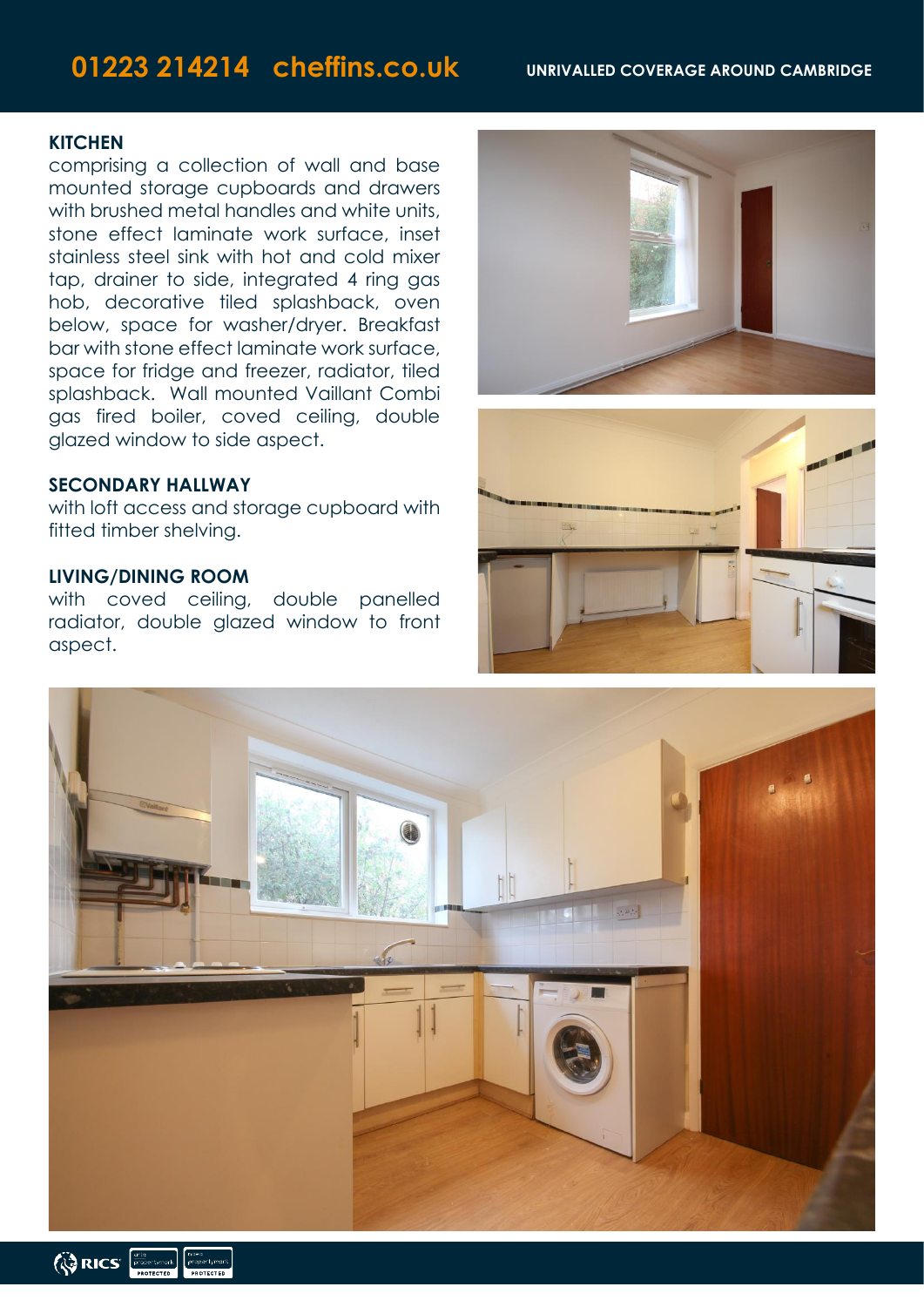# **CHEFFINS**

#### **BEDROOM 1**

with coved ceiling, double panelled radiator, storage cupboard, double glazed windows to both front and side aspect.

#### **BEDROOM 2**

with coved ceiling, double panelled radiator, double glazed window to rear aspect.

#### **OUTSIDE**

18 Newmarket Road is approached off Christchurch Street via a timber gate leading into a communal courtyard area with patio flooring, space for residents' bikes, bins, etc. and also housing the utility meters.